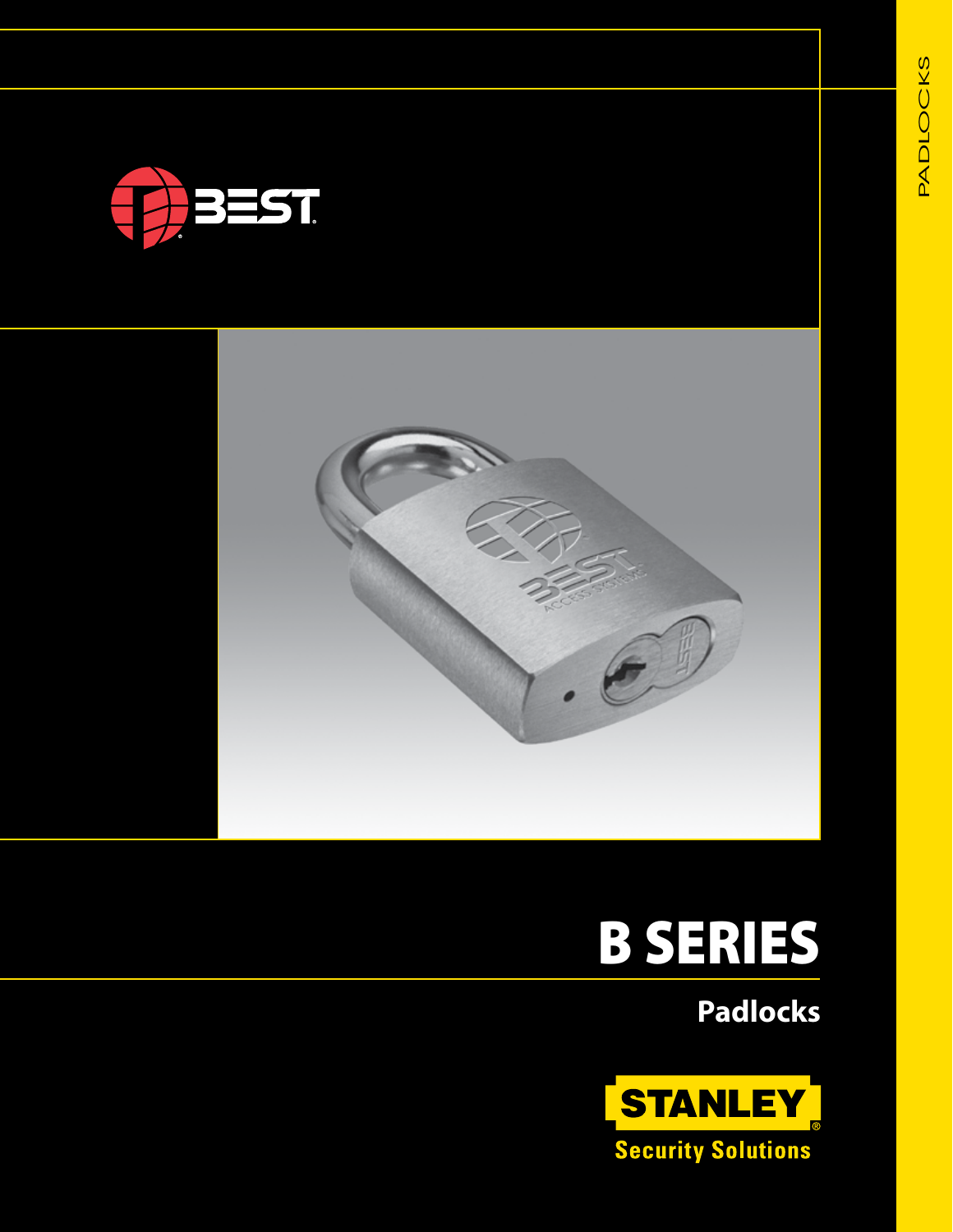# **TABLE OF CONTENTS**

| <b>TABLE OF CONTENTS</b>                                                                                                                                                                                                                                                                                                                                                                                                                                                                                                                                                                                                                                                                                                                                                                                                                                                        |                        |                        |  |     |  |
|---------------------------------------------------------------------------------------------------------------------------------------------------------------------------------------------------------------------------------------------------------------------------------------------------------------------------------------------------------------------------------------------------------------------------------------------------------------------------------------------------------------------------------------------------------------------------------------------------------------------------------------------------------------------------------------------------------------------------------------------------------------------------------------------------------------------------------------------------------------------------------|------------------------|------------------------|--|-----|--|
|                                                                                                                                                                                                                                                                                                                                                                                                                                                                                                                                                                                                                                                                                                                                                                                                                                                                                 |                        |                        |  |     |  |
|                                                                                                                                                                                                                                                                                                                                                                                                                                                                                                                                                                                                                                                                                                                                                                                                                                                                                 |                        |                        |  |     |  |
|                                                                                                                                                                                                                                                                                                                                                                                                                                                                                                                                                                                                                                                                                                                                                                                                                                                                                 |                        |                        |  |     |  |
|                                                                                                                                                                                                                                                                                                                                                                                                                                                                                                                                                                                                                                                                                                                                                                                                                                                                                 |                        |                        |  |     |  |
|                                                                                                                                                                                                                                                                                                                                                                                                                                                                                                                                                                                                                                                                                                                                                                                                                                                                                 |                        |                        |  |     |  |
|                                                                                                                                                                                                                                                                                                                                                                                                                                                                                                                                                                                                                                                                                                                                                                                                                                                                                 |                        |                        |  |     |  |
|                                                                                                                                                                                                                                                                                                                                                                                                                                                                                                                                                                                                                                                                                                                                                                                                                                                                                 |                        |                        |  |     |  |
|                                                                                                                                                                                                                                                                                                                                                                                                                                                                                                                                                                                                                                                                                                                                                                                                                                                                                 |                        |                        |  |     |  |
| <b>GENERAL INFORMATION</b><br>At the heart of every Stanley/Best padlock is a standard key removable core that is interchangeable throughout most of the entire line of<br>BEST <sup>®</sup> products. This standardization permits Stanley/BEST locks of any type, size or style to be masterkeyed into one system which can<br>expand to include future locking needs.<br>All padlocks utilize the interchangeable core which allows immediate rekeying at minimal cost. Padlocks are available in various case<br>sizes and brass or stainless steel shackle sizes (see chart below). Brass cases with brass shackles are also available. Options include key<br>retained / non-key retained, bronze or steel chains, special case embossing (Brass case only), corrosion resistance, car seal. See pages 6-9<br>for a complete list of options available.<br><b>PATENTS</b> |                        |                        |  |     |  |
| Products protected by one or more of the following patents:                                                                                                                                                                                                                                                                                                                                                                                                                                                                                                                                                                                                                                                                                                                                                                                                                     |                        |                        |  |     |  |
| 3,603,123<br>4,075,878<br>3,652,114<br>3,728,879                                                                                                                                                                                                                                                                                                                                                                                                                                                                                                                                                                                                                                                                                                                                                                                                                                | 3,882,699<br>3,605,458 | 3,850,014<br>4,244,093 |  |     |  |
| 4,386,510<br>4,424,693                                                                                                                                                                                                                                                                                                                                                                                                                                                                                                                                                                                                                                                                                                                                                                                                                                                          | 4,444,034              | 4,655,063              |  |     |  |
| D290,085<br>5,590,555                                                                                                                                                                                                                                                                                                                                                                                                                                                                                                                                                                                                                                                                                                                                                                                                                                                           | 5,794,472              |                        |  |     |  |
|                                                                                                                                                                                                                                                                                                                                                                                                                                                                                                                                                                                                                                                                                                                                                                                                                                                                                 |                        |                        |  |     |  |
|                                                                                                                                                                                                                                                                                                                                                                                                                                                                                                                                                                                                                                                                                                                                                                                                                                                                                 |                        |                        |  |     |  |
| <b>ED</b> BEST                                                                                                                                                                                                                                                                                                                                                                                                                                                                                                                                                                                                                                                                                                                                                                                                                                                                  |                        |                        |  | A D |  |

# **GENERAL INFORMATION**

# **PATENTS**

### **Products protected by one or more of the following patents:**

| 3.603.123            | 4,075,878 | 3,882,699 | 3,850,014 |
|----------------------|-----------|-----------|-----------|
| 3.652.114            | 3.728.879 | 3.605.458 | 4,244,093 |
| 4.386.510            | 4,424,693 | 4,444,034 | 4,655,063 |
| D <sub>290.085</sub> | 5,590,555 | 5.794.472 |           |



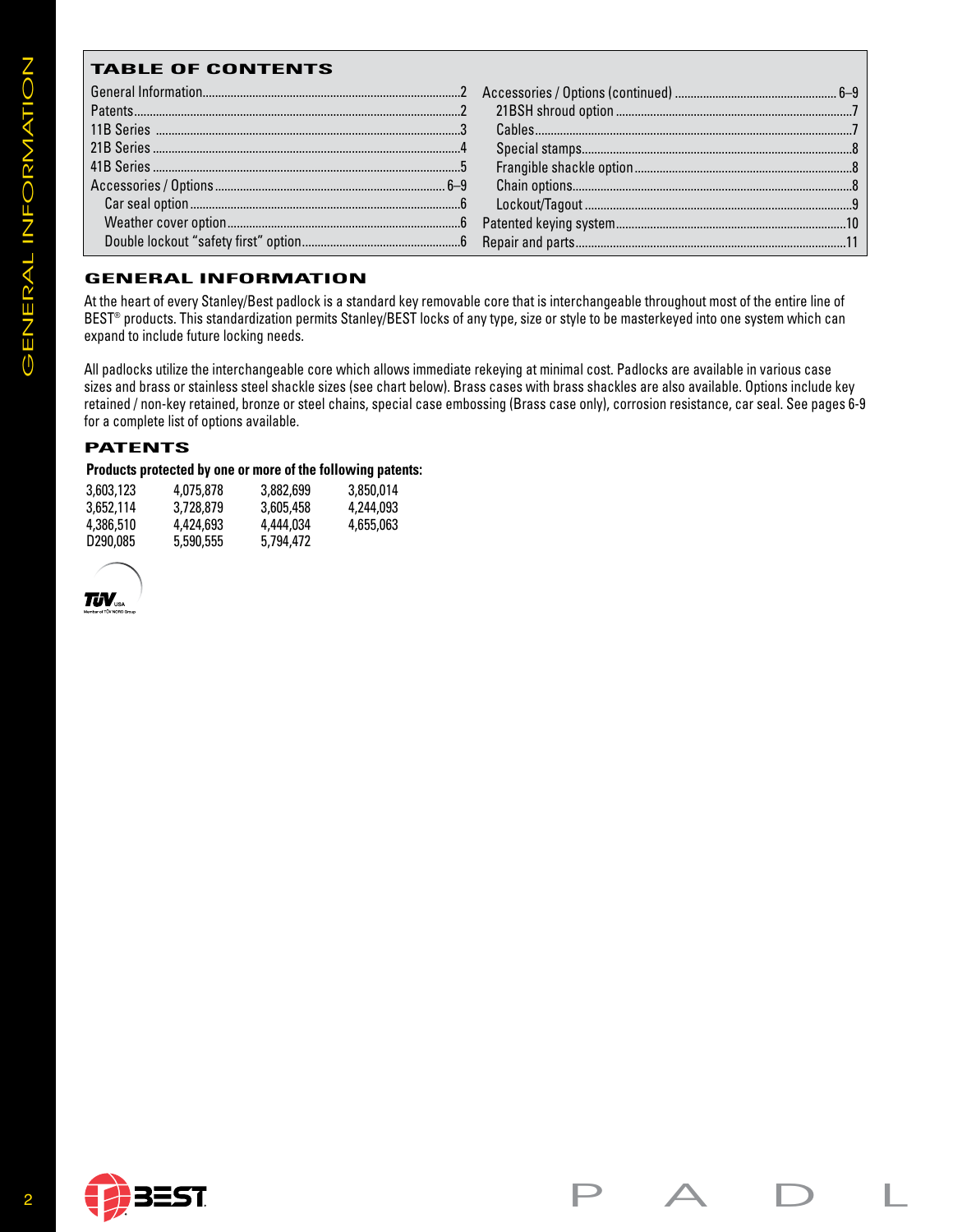



**11B782 Actual Size**

|  |  |  |  |  | $11B - HOW TO OPDER$ |
|--|--|--|--|--|----------------------|
|--|--|--|--|--|----------------------|

| 11B                                              |                                                                  | 2                                                                                                                                                                          |                                                           | 626                                                                                                                                               |                                                                                                                                                                      |                                                                                                     |
|--------------------------------------------------|------------------------------------------------------------------|----------------------------------------------------------------------------------------------------------------------------------------------------------------------------|-----------------------------------------------------------|---------------------------------------------------------------------------------------------------------------------------------------------------|----------------------------------------------------------------------------------------------------------------------------------------------------------------------|-----------------------------------------------------------------------------------------------------|
| <b>Series</b>                                    | <b>Core Housing</b>                                              | <b>Shackle</b><br><b>Height</b>                                                                                                                                            | <b>Function</b><br>Code                                   | <b>Chain</b><br><b>Option</b>                                                                                                                     | <b>Special</b><br><b>Stamp No.</b>                                                                                                                                   | <b>Options</b>                                                                                      |
| $11B - \text{brass}$<br>$\frac{1}{4}$ " diameter | $7 - 7$ pin<br>housing<br>accepts all<br>BEST <sup>®</sup> cores | <b>Steel</b><br>$2 - \frac{3}{4}$<br>$22 - 1\frac{1}{2}$<br>$72 - 2''$<br>$82 - 4"$<br><b>Brass</b><br>$0 - \frac{3}{4}$<br>$20 - 1\frac{1}{2}$<br>$70 - 2''$<br>$80 - 4"$ | $T - \text{key}$<br>retained<br>$L$ – non-key<br>retained | $M - \case$ drilled<br>for clevis only<br>$M1* -$ bronze<br>chain (available<br>for brass<br>padlocks only)<br>M5* –<br>galvanized<br>steel chain | <b>Blank</b> - BEST <sup>®</sup> $logo$<br>PS1010 - safety first<br>Specify padlock<br>stamp number or<br>describe stamp.<br>Price for special<br>stamps on request. | $F3$ – frangible shackle<br>$(11B720 \text{ only})$<br>$606 -$ satin brass<br>$ZZ -$ double lockout |
|                                                  |                                                                  |                                                                                                                                                                            |                                                           | $\left( \text{page } 8 \right)$                                                                                                                   | $\left( \text{page } 8 \right)$                                                                                                                                      | $\left( \text{page } 8 \right)$                                                                     |

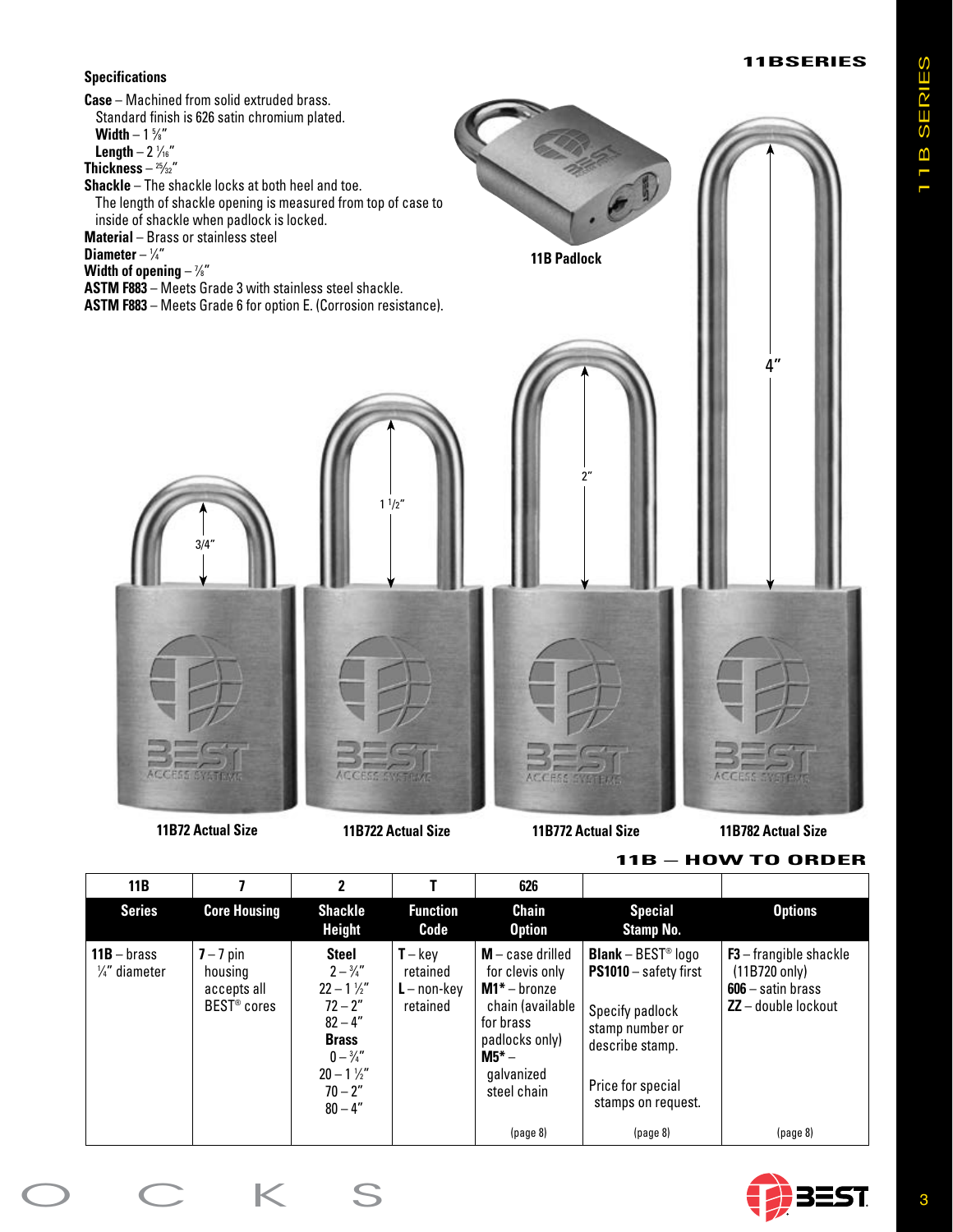# **21B SERIES**

#### **Specifications**

**Case** – Machined from solid extruded brass. Standard finish is 626 satin chromium plated. **Width** – 1 25⁄32"

**Length** –  $2\frac{1}{16}$ 

**Thickness** – 13⁄16"

**Shackle** – The shackle locks at both heel and toe. The length of shackle opening is measured from top of case to inside of shackle when padlock is locked.

**Material** – Stainless steel

#### **Diameter** – 1/16"

#### **Width of opening** – 7 ⁄8"

**ASTM F883** – Meets Grade 4 with stainless steel shackle.

**ASTM F883** – Meets Grade 6 for shackle cutting force with XSPL shackle option.

**ASTM F883** – Meets Grade 6 for option E. (Corrosion resistance).









**21B – HOW TO ORDER 21B 7 2 T Series Core Housing Shackle Height Function Code Chain Option Special Stamp No. Options**  $21B - b$ rass  $\frac{5}{16}$ " dia. **7** – 7 pin housing accepts all BEST® cores **Steel**  $2 - \frac{3}{4}$ " **21** – 1" w/shroud **22** – 1 1 ⁄2" **72** – 2" **82** – 4" **Brass**  $0 - \frac{3}{4}$ " **20** – 1  $\frac{1}{2}$ **70** – 2" **80** – 4"  $T - key$ retained **L** – non-key retained **M** – case drilled for clevis only **M1** – bronze chain M5 – galvanize steel chain with grey polycoating **Blank** –BEST® logo **PS1010** –safety first Specify padlock stamp number or describe stamp. Price for special stamps on request. **606** – satin brass **SH** – shrouded with cut resistant shackle **WC** – weather cover **XSPL** – cut resistant shackle  $(page 8)$   $(page 8)$   $(page 6-9)$ 



ES 21B SERIES 21B SERII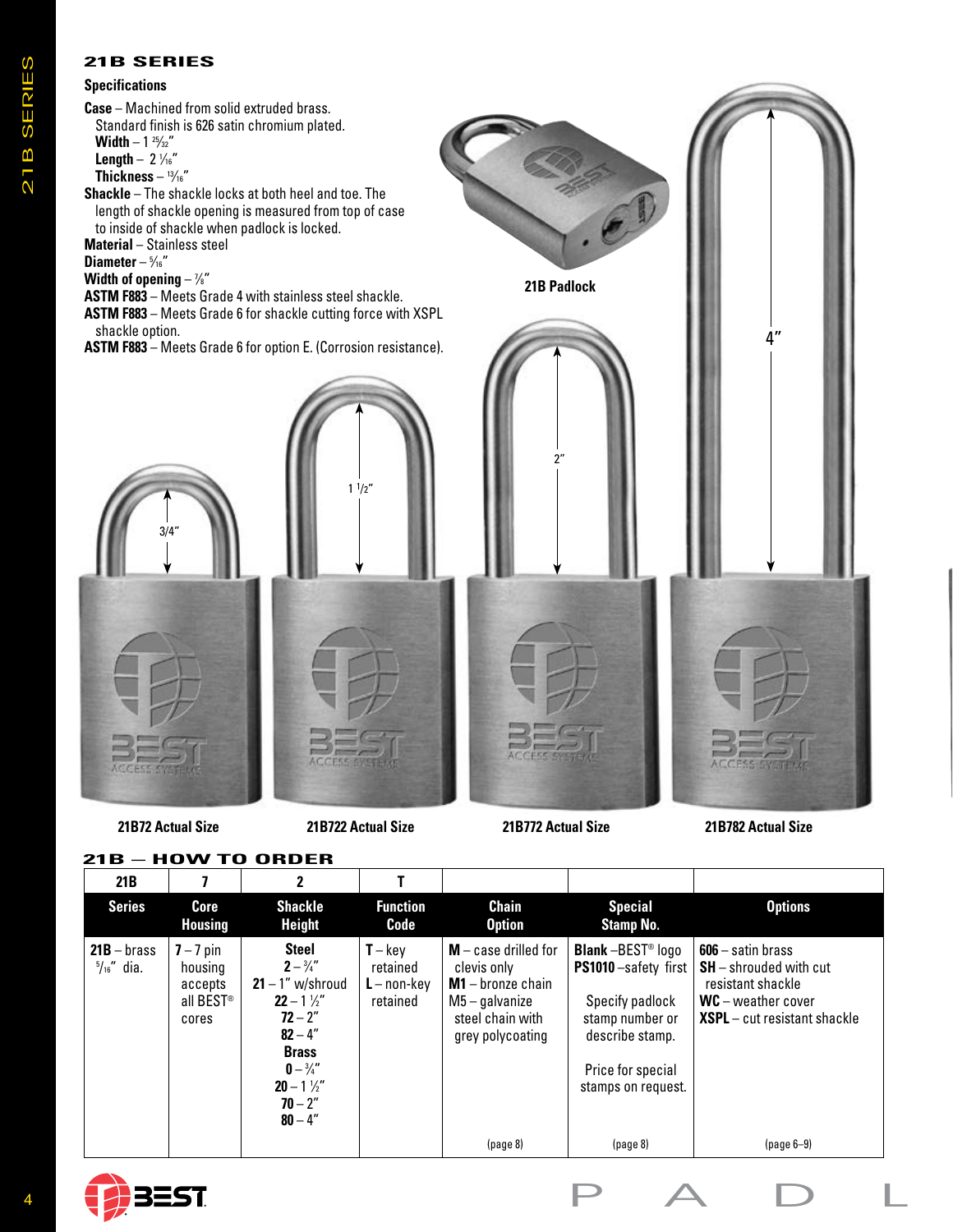### **41B SERIES**



|                                              |                                                          |                                                                                                                                                                                        |                                                           |                                                                                                                     |                                                                                                                                    | 419 NUVV TU UNDEN                                                                                         |
|----------------------------------------------|----------------------------------------------------------|----------------------------------------------------------------------------------------------------------------------------------------------------------------------------------------|-----------------------------------------------------------|---------------------------------------------------------------------------------------------------------------------|------------------------------------------------------------------------------------------------------------------------------------|-----------------------------------------------------------------------------------------------------------|
| 41B                                          |                                                          | $\mathbf{2}$                                                                                                                                                                           |                                                           |                                                                                                                     |                                                                                                                                    |                                                                                                           |
| <b>Series</b>                                | Core<br><b>Housing</b>                                   | <b>Shackle</b><br><b>Height</b>                                                                                                                                                        | <b>Function</b><br>Code                                   | <b>Chain</b><br><b>Option</b>                                                                                       | <b>Special</b><br><b>Stamp No.</b>                                                                                                 | <b>Options</b>                                                                                            |
| $41B -$<br>brass $\frac{3}{8}$ "<br>diameter | $7 - 7$ pin<br>housing<br>all BEST <sup>®</sup><br>cores | <b>Steel</b><br>$2 - \frac{3}{4}$<br>$22 - 1\frac{1}{2}$<br>$72 - 2^{\prime\prime}$<br>$82 - 4"$<br><b>Brass</b><br>$0 - \frac{3}{4}$<br>$20 - 1\frac{1}{2}$<br>$70 - 2"$<br>$80 - 4"$ | $T - \text{key}$<br>retained<br>$L$ – non-key<br>retained | $M - \case$ drilled for<br>chain<br>$M1 -$ bronze chain<br>$M5 -$ galvanize<br>steel chain with<br>gray polycoating | Blank - BEST <sup>®</sup> logo<br>Specify padlock<br>stamp number or<br>describe stamp.<br>Price for special<br>stamps on request. | $606 -$ satin brass<br>$S$ – car seal slot<br>$WC$ – weather cover<br><b>XSPL</b> – cut resistant shackle |
|                                              |                                                          |                                                                                                                                                                                        |                                                           | $\left( \text{page } 8 \right)$                                                                                     | (page 8)                                                                                                                           | $\frac{1}{2}$ (page 6-9)                                                                                  |

# **41B HOW TO ORDER**

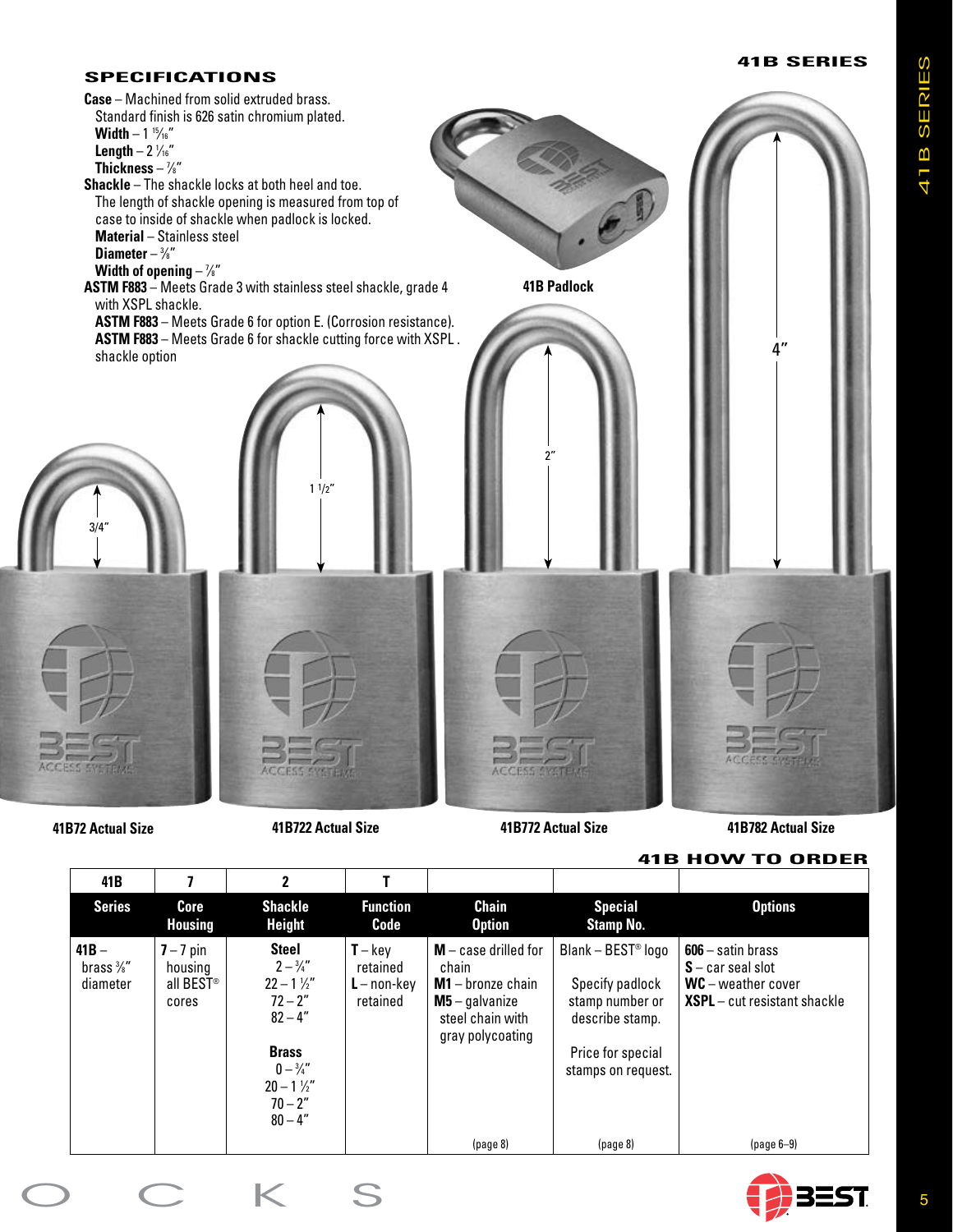# **ACCESSORIES AND OPTIONS**

#### **S– Car Seal Option**

Available in all 41B padlocks. Case is slotted below the core to accommodate most popular car seal bands. When in place, car seal band insures tampered with. Seals are available direct from car seal manufacturers. A special long blade key is required for 7-pin systems. When ordering simply add "S" to the option column of the 41B nomenclature.



**41B car seal feature**

#### **WC– Weather Cover Option**

Available in 21B/22B and 41B42B padlocks. The padlock weather covers are molded durable PVC that won't chip or corrode and resists acids, oils and abrasion. When ordering add "WC" to option column of the padlock nomenclature.



**21B & 41B weather option**

#### **ZZ– Double Lockout/Safety First Option**

Available in 11B only, the double lockout safety padlock provides additional safety for maintenance crews making repairs in widely separated areas. The shackles of 11B padlocks are passed through holes in the extended skirt at the base of this lock. As long as either 11B padlock remains in place, the lock-out safety padlock cannot be unlocked. Elliptical solid brass case is 1  $\frac{1}{2}$ " wide and is stamped with words "Safety First " on one side. Holes at base of case will accommodate 11B shackles only. Minimum shackle opening should be 1 1 /4". A long blade key is required for 7-pin systems. Dust cover cannot be used with double lockout.



**11B double lockout option**

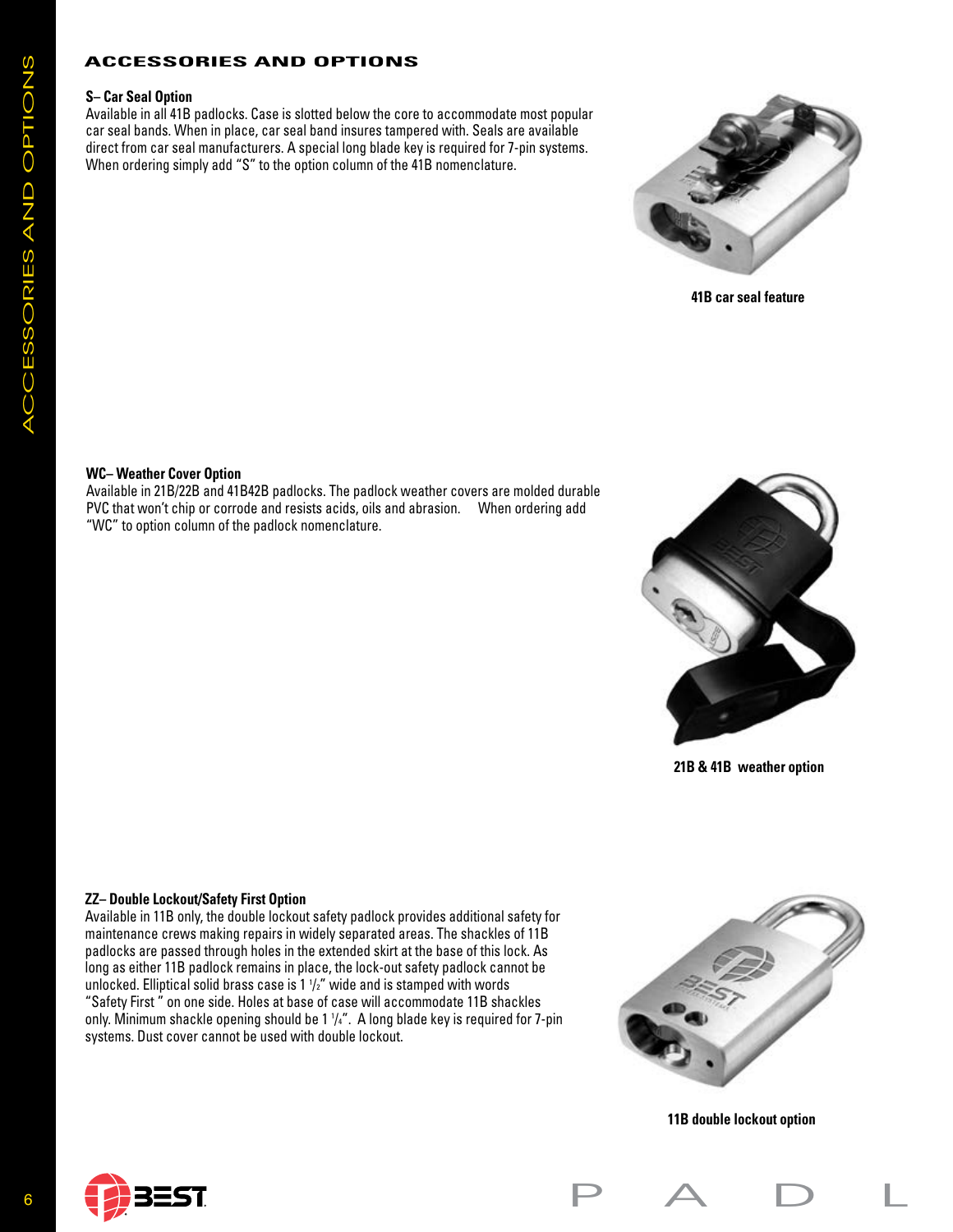# **ACCESSORIES AND OPTIONS**

# **21BSH– SHROUD OPTION**

# **Features & Benefits**

- Cast stainless steel shroud with black powder-coated finish
- Through hardened shackle for cut resistance
- Utilized same internal components and body as standard 21B padlock
- Accepts all BEST® cores, with Standard, Premium, Peaks™ keying system
- Meets ASTM F883 Grade 4; meets Grade 6 for cut resistance
- Available in either key retained or non-key retained



**21B with Stainless Steel Shroud**

# **21B SHROUD – HOW TO ORDER**

| 21B                               |                                           | 21                               |                                                 |                          |                                    |                                                                        |
|-----------------------------------|-------------------------------------------|----------------------------------|-------------------------------------------------|--------------------------|------------------------------------|------------------------------------------------------------------------|
| <b>Shackle</b><br><b>Diameter</b> | Core                                      | <b>Shackle</b><br><b>Housing</b> | <b>Function</b><br>Code                         | Chain<br><b>Option</b>   | <b>Special</b><br><b>Stamp No.</b> | <b>Options</b>                                                         |
| $21B - \frac{5}{16}$ dia.         | $7 - 7$ pin<br>housing all<br>BEST® cores | $21 - 1$ "<br>shackle<br>opening | $T -$ key retained<br>$L - non-kev$<br>retained | N/A for shroud<br>option | N/A for shroud<br>option           | $SH$ – shroud<br>with cut resistant<br>shackle<br>$(21B \text{ only})$ |

# **21JB– CABLE PADLOCK**

# **Specifications**

**Case** – Machined from extruded brass. Standard finish 626 satin chromium plated.

**Width** – 1 25⁄32"

 $Length - 2 <sup>1</sup>/<sub>16</sub>''$ 

**Thickness** –  $\frac{27}{32}$ "

#### **Shackle Cable:**

Diameter 1 ⁄8" stainless steel. Length variable. 18" standard unless specified other length. **Cable jacket:** 

A tough plastic coating protects vulnerable surfaces. Measure cable length from top of case to top of case.

#### **21JB – HOW TO ORDER**

| 21 <sub>B</sub>                 |                                                       | 21                                                                 |                                     |
|---------------------------------|-------------------------------------------------------|--------------------------------------------------------------------|-------------------------------------|
| <b>Series</b><br><b>Housing</b> | Core<br>Length                                        | Cable                                                              | <b>Options</b>                      |
| $21JB - cable$<br>padlock       | $7 - 7$ pin<br>housing all<br>BEST <sup>®</sup> cores | $18 - 18"$<br>$24 - 24"$<br>$36 - 36"$<br>$42 - 42"$<br>$54 - 54"$ | $606 -$ clear coated<br>satin brass |

# **21JB SERIES**



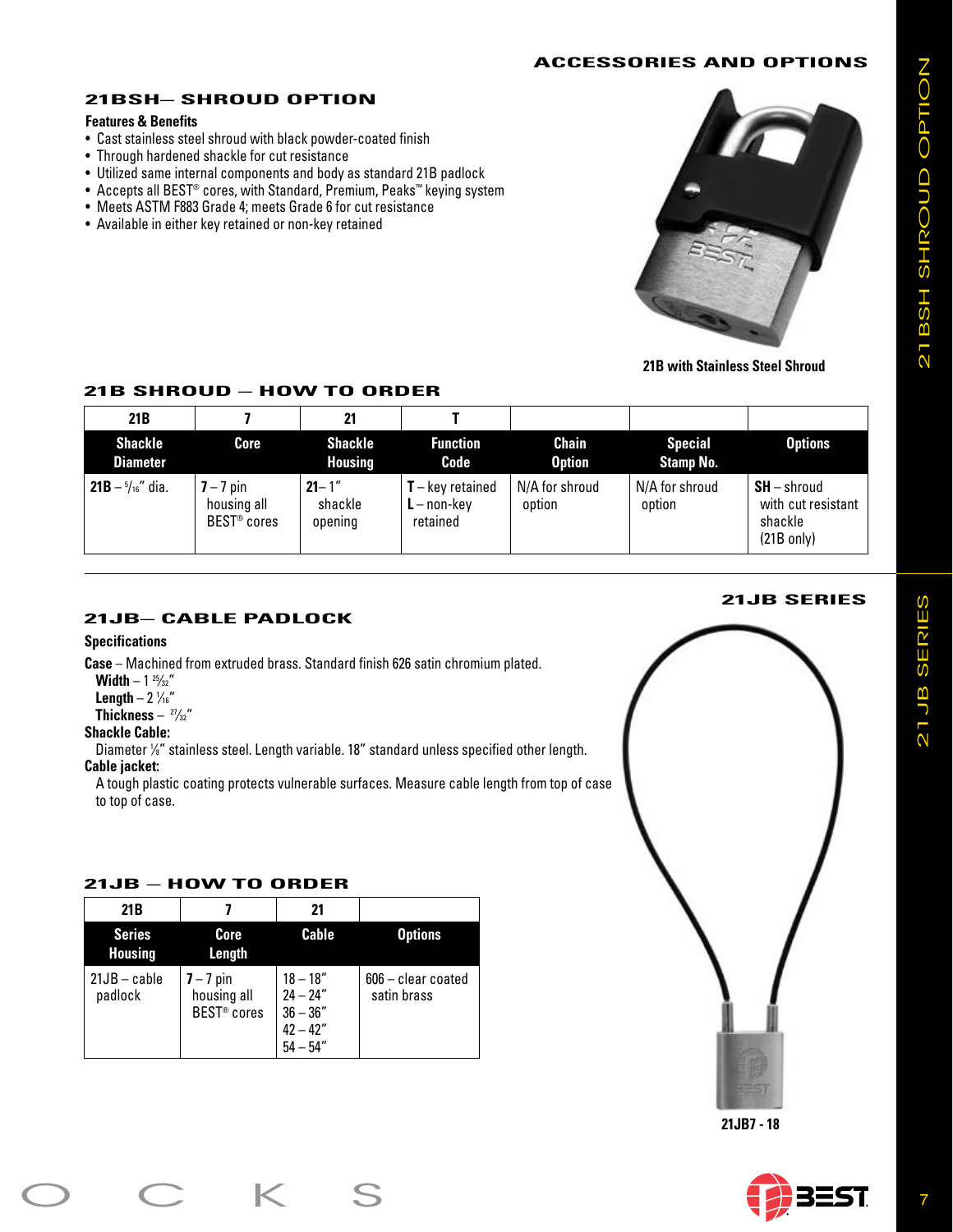# **ACCESSORIES AND OPTIONS**

#### **Special Stamped Padlocks**

Upon special request, and at no charge other than the initial cost of the die, Stanley/BEST padlocks may be die-stamped with the customer's identification as specified. If stamp has been previously ordered, specify stamp number. (Brass padlocks only.)



**Samples of Padlock Stamping**

#### **F3– Option Frangible Shackle**

Available in 11B series only. The frangible shackle padlock is designed for fire and safety equipment, cabinets, etc. where casual entry needs to be prevented. During emergency, the shackle may be snapped by a hard blow or strong, steady pressure permitting entry without use of a key. (Check lock regulations). A brass 1 1 /2" – number 20 size shackle is made frangible through use of special break point. Broken shackles are easily replaced in the field and may be ordered separately. A complete frangible shackle kit (including three frangible shackles, three shackle springs and one padlock disassembly tool) may be ordered with each padlock order. **To order kit specify: 11BFK**



#### **M-Option Chains**

Chains may be supplied with padlock. When ordering clevis and chains, add M1 or M5 to padlock nomenclature. Standard chain length is 9", special length chains available upon request.



**Bronze Chain**

**Galvanized Steel Chain with Gray Plastic Polycoat Cover**







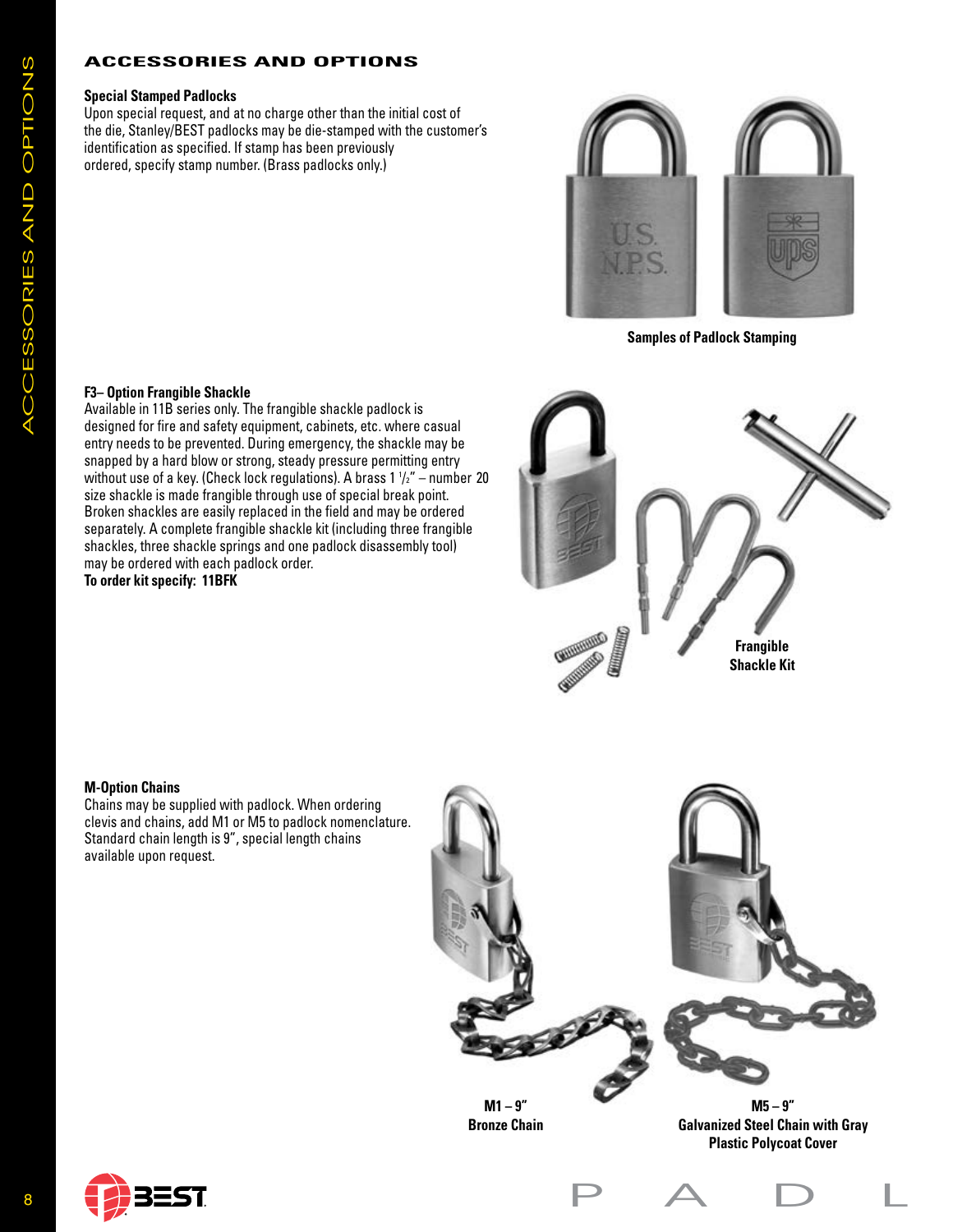OSHA requires that a Lockout/Tagout system be placed upon energy control devices to ensure that machines and equipment are isolated from all energy sources before employees perform service or maintenance activities. This is particularly necessary where the unexpected energization, start-up, or release of stored energy could cause injury or equipment damage. Stanley Security Solutions' Lockout/Tagout system includes six durable PVC vinyl coated BEST padlocks with Lockout/Tagout devices (11B/12B, 21B/22B, 41B/42B).

The OSHA vinyl coated padlocks will not chip or corrode. They also resist acids, oils or abrasions. Available is an OSHA accepted 6-padlock red polyresin coated aluminum lockout (BD655), and easy-to-read energy source identification tags. In addition to names of the workers, our tags can provide pertinent information, i.e. where the worker can be located. Details of OSHA Lockout/ Tagout standard can be found in the code of Federal Regulations for labor at Title 29 part 1910.147, the control of hazardous energy Lockout/Tagout.

## **LOCKOUT / TAGOUT**



**Lockout/Tagout Padlocks**



**Lockouts BD655**



**Front Identification Tag BD657 (includes one tie per tag) Tagout Tag BD658 (includes one tie per tag)**



**Back Identification Tag**

#### **LOCKOUT/TAGOUT PADLOCKS – HOW TO ORDER**

| 11B                                                         |                                                          | 2                               |                                                                                     |       |                                    | 0/0RA                                                                                                         |
|-------------------------------------------------------------|----------------------------------------------------------|---------------------------------|-------------------------------------------------------------------------------------|-------|------------------------------------|---------------------------------------------------------------------------------------------------------------|
| <b>Padlock</b><br><b>Series</b>                             | Core<br><b>Housing</b>                                   | <b>Shackle</b><br><b>Height</b> | <b>Function</b><br>Code                                                             | Chain | <b>Special</b><br><b>Stamp No.</b> | <b>Options</b>                                                                                                |
| 11B – $\frac{1}{4}$ "<br>$21B - \frac{5}{16}$<br>41B $-$ %" | $7 - 7$ pin<br>housing<br>all BEST <sup>®</sup><br>cores |                                 | For specific order procedures and complete<br>specifications, see pages 3 through 7 |       |                                    | $O/RED - Red$<br>$O/VEL - Yellow$<br>$O/BLU - Blue$<br>$O/BLA - Black$<br>$O/ORA - Orange$<br>$O/GRE - Green$ |

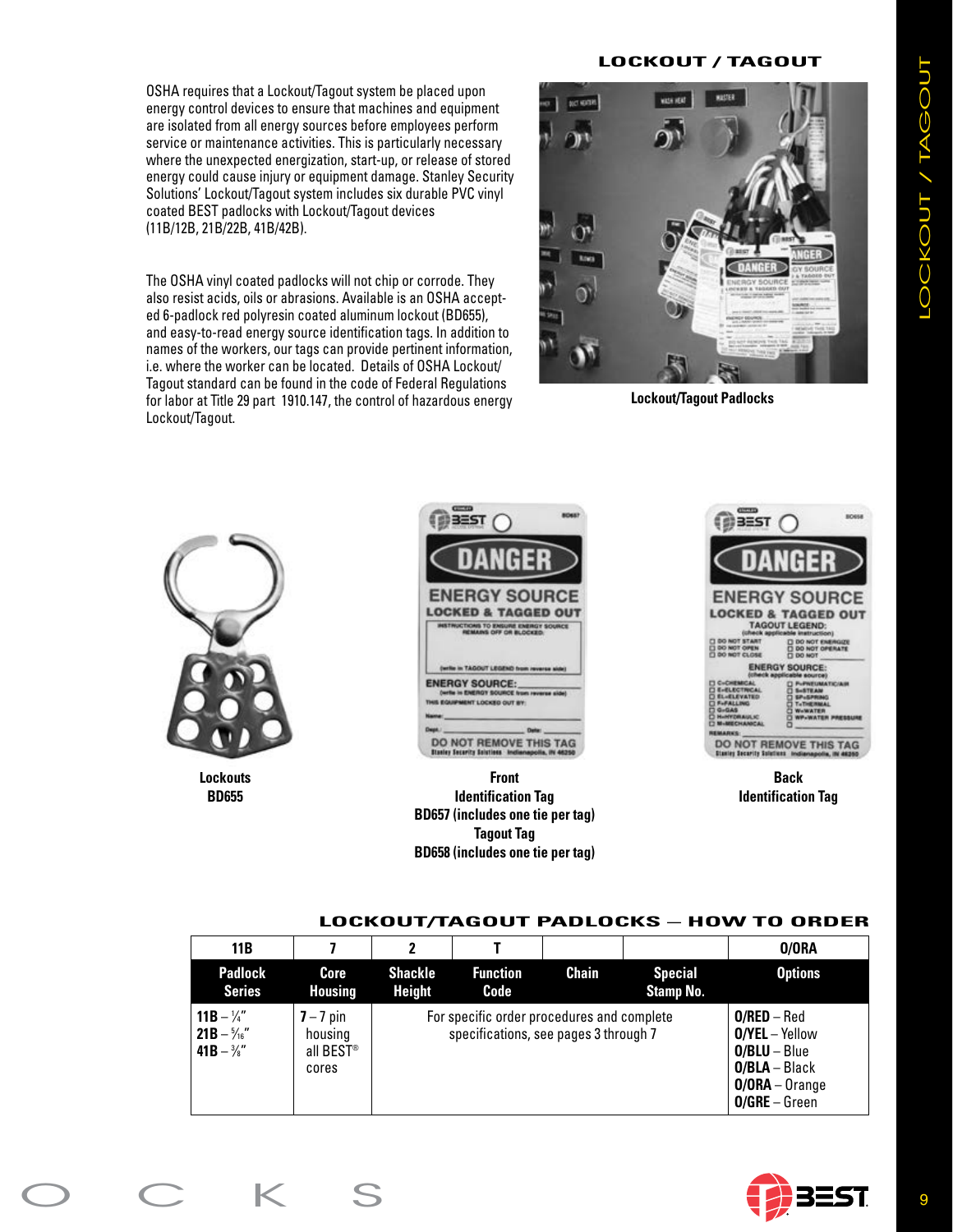# **PADLOCK REPAIR AND PARTS**

#### **11B – 21B – 41B Series**

With the simplest of tools, proper replacement parts and minimal training, all Stanley/Best padlocks can be used for the duration of any installation. Listed below are the parts and tools required for the various series of padlocks. Contact your local Stanley Security Solutions office for special instruction and information about factory seminars for padlock repair. Stanley/Best padlocks can be repaired and worn parts replaced, virtually eliminating padlock replacement costs.

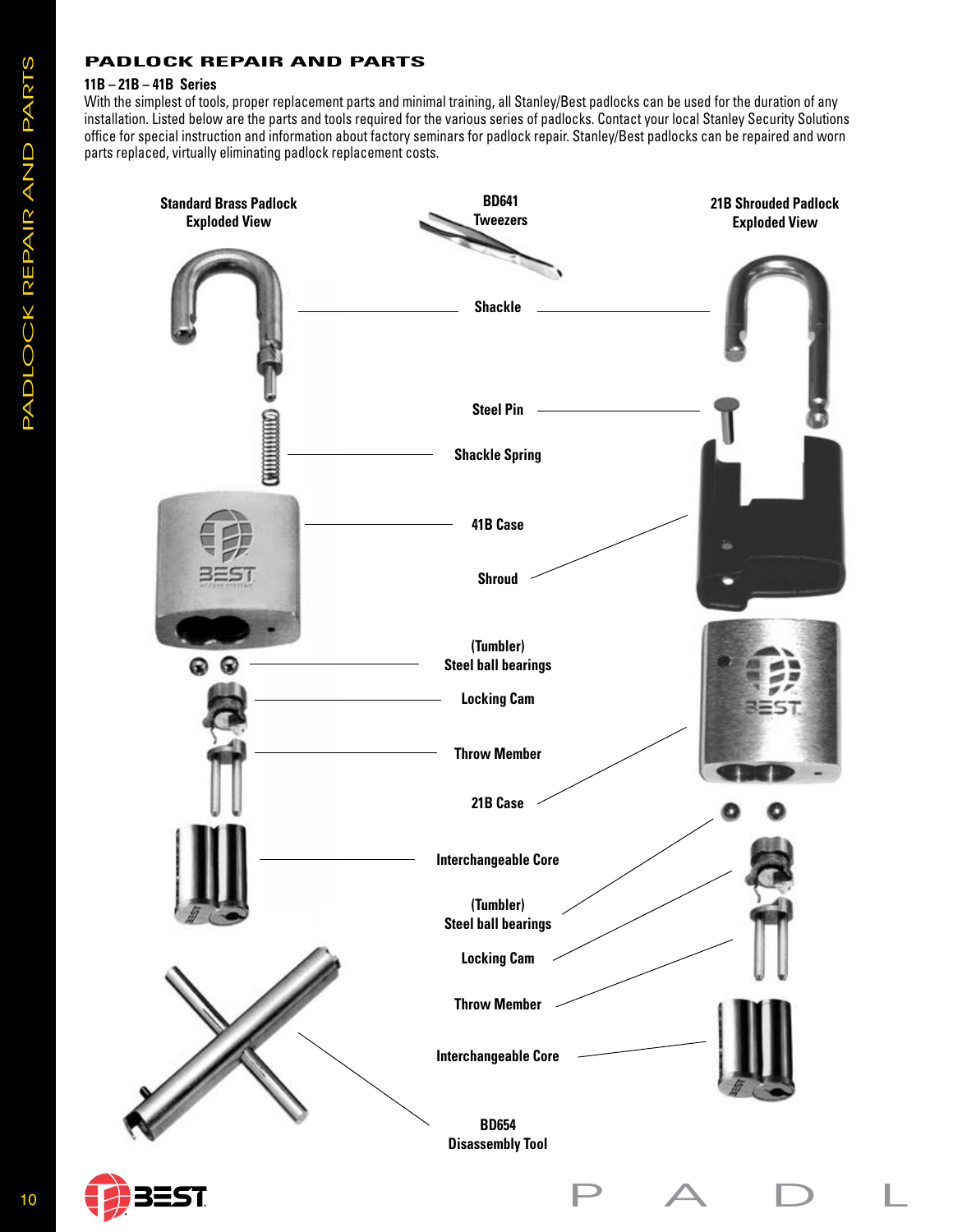# **CORMAX™ PATENTED KEYING SYSTEM**

BEST<sup>®</sup> CORMAX<sup>™</sup> is the premier patented keying system offered by Stanley Security Solutions. CORMAX will meet your needs for security, key control, and convenience. A simple solution with no compromising allowed.

CORMAX is the upgrade path for existing BEST Standard, Premium, and MX8 customers; and it is an essential element of non-residential access control as security administrators strive to eliminate the unauthorized duplication of keys.

CORMAX offers the following features and benefits:

- A long-term US utility patent that guarantees the extended useful life of the system through 2027.
- A second, independent locking mechanism that utilizes a patented set of built-in side pins to provide higher security.
- Several levels of geographical exclusivity, including national exclusivity, are available via the patented side pin feature.
- CORMAX cores and keys are available exclusively through Stanley sales offices. Key blanks are only sold to individuals authorized by the customer to ensure key blanks do not end up in the possession of unauthorized personnel either inside or outside the customer's facility.
- CORMAX cores are certified to meet the security, safety, and reliability requirements of BHMA A156.5 Grade 1.
- Picking and drilling resistance options are available if higher levels of security are desired.
- Complete factory masterkeying service offered, and at no charge with purchase of BEST locksets and PHI exit devices.
- Keyways are organized in families of four keyways each, with double-milled and quad-milled key levels to facilitate the design of masterkey systems in multi-building campuses.
- BEST CORMAX cores are compatible with all existing BEST interchangeable core housings, eliminating the need for new or modified locksets.



**Patented Keying System**